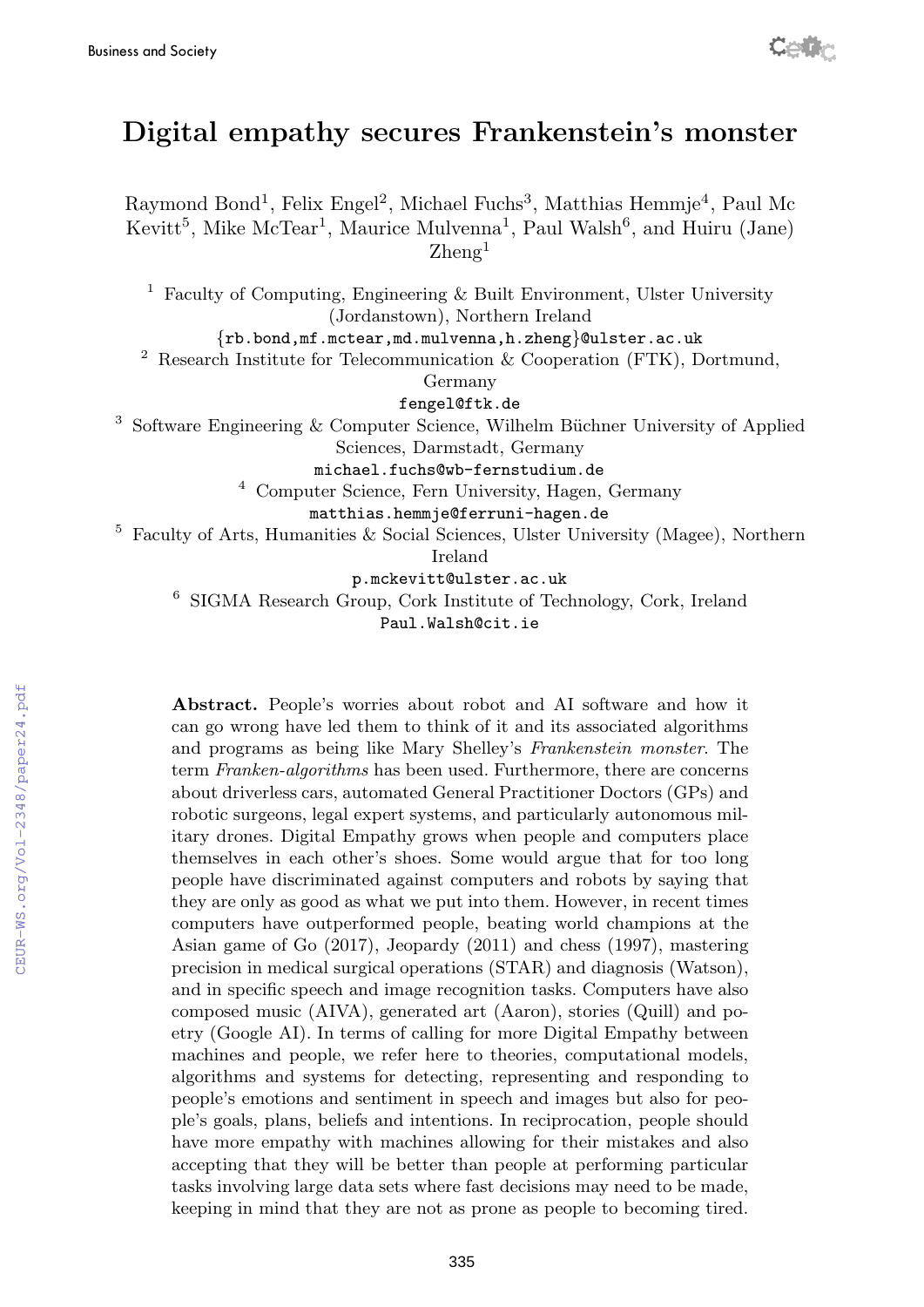We conclude that if digital souls are programmed with Digital Empathy, and people have more empathy with them, by doing unto them as we would have them do unto us, this will help to secure Shelley's monster.

### 1 Introduction

In recent times the fears and anxieties about robots and AI have come to the fore again with academics, but particularly industry and the military-industrial complex, working on conversational chatbots, healthcare assistants, driverless cars, humanoid robots including sexbots and military robots including autonomous drones. Many would argue that the fears are unfounded as these systems are currently no where near the level of human intelligence envisaged in strong AI and are more at the level of weak or now narrow AI, solving fixed problems in limited domains [1]. However, in response to people's fears and a need for ethics in design and production of AI we have seen a rise in the formation of institutes addressing ethical matters in respect of AI such as the Future of Life Institute [2], championed and funded by Elon Musk.

What appears to make people anxious about robots and AI is the possibility of robots displacing employment and putting people out of jobs, the fact that robots may get too big for their boots and control people who become their slaves, and that building robots that are like people should only be the work of God. In effect, the fears that people have is that in the strive to create lifelike machines, monsters like Dr. Frankenstein's [3, 4] (Figure 1) will inadvertently be created.

In this paper we explore people's fears on the rise of AI and how more *digital* empathy, where people and robots can put themselves in each other's shoes and work in harmony, will help to secure AI from becoming Frankenstein's monster. In section 2 we discuss some historical background to the field of robots and AI exploring people's relationship with it in philosophy and literature. Section 3 discusses people's fears leading to possible silicon discrimination. Successes and failures in AI which have added fuel to people's fears are discussed in Section 4. Section 5 discusses key efforts to bring ethics to bear with AI and robots. Section 6 discusses how digital empathy can help to secure people's fears and finally section 7 concludes with avenues for future work.

### 2 Historical background and related work

People's fears about scientists inadvertently creating monsters in trying to create life run right back to Mary Shelley's, Dr. Victor Frankenstein [3], from 1818. In her novel the monster is referred to as creature, monster, demon, wretch, abortion, fiend, and it. Speaking to Dr. Frankenstein the monster states: "I ought to be thy Adam, but I am rather the fallen angel." Dr. Frankenstein, whilst based at the University of Ingolstadt, excels in chemistry and other sciences and develops a secret technique to impart life to non-living matter and then creates the humanoid which is 8 feet in height and large. The creature escapes and lives alone in the wilderness finding that people were afraid of and hated him due to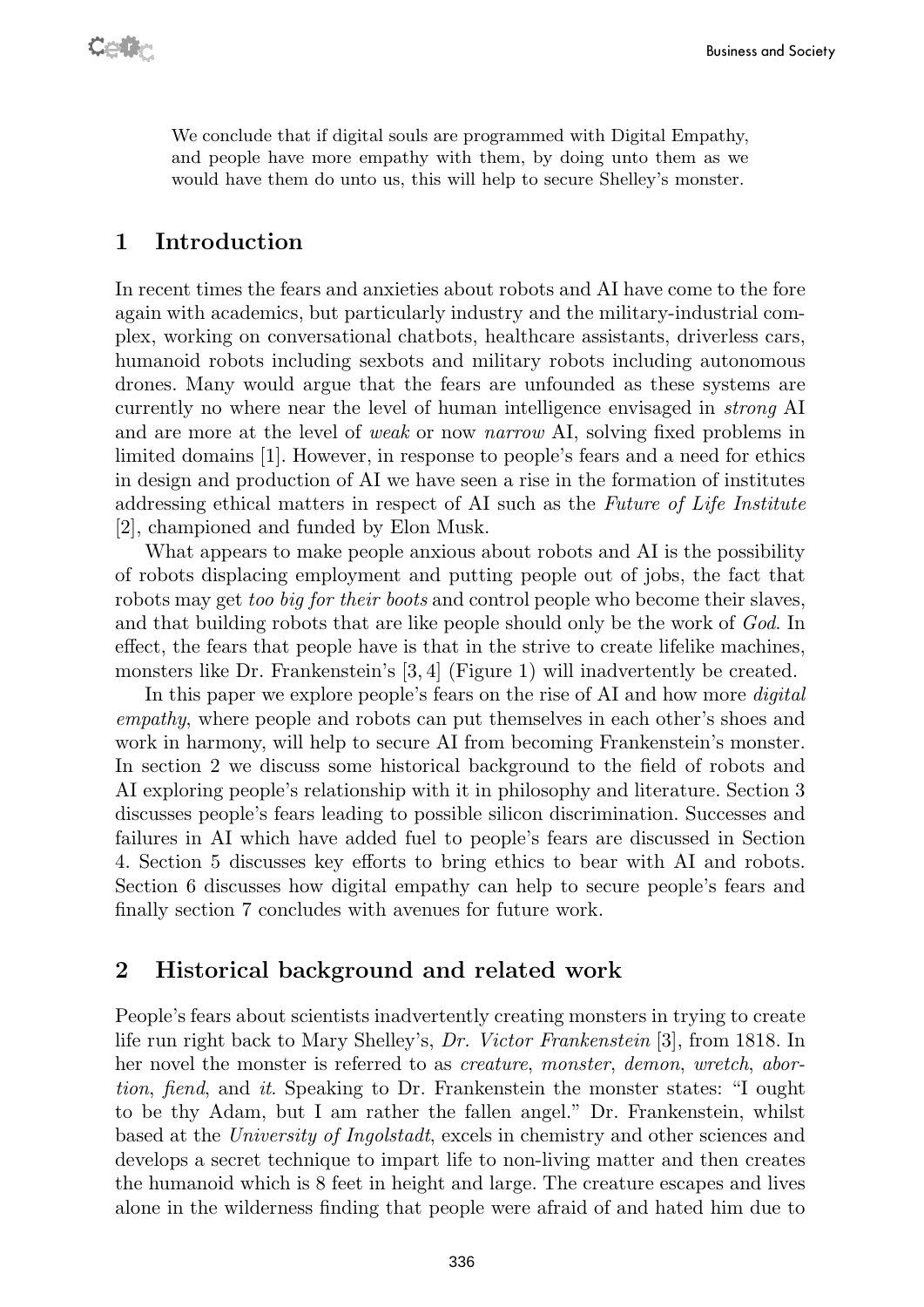

Fig. 1. Frankenstein's monster, Boris Karloff, 1931 [3]

his appearance which led him to fear and hide from them. The creature learns to speak and read and when seeing his reflection in a pool realised his physical appearance was hideous and it terrified him as it terrifies normal humans. The creature demands that Dr. Frankenstein creates a female companion like himself and whilst doing so he suffers fears that the two creatures may lead to the breeding of a race that could plague mankind and so destroys the unfinished female creature. In the end Victor dies and the creature drifts away on an ice raft never to be seen again. Shelley travelled through Europe in 1814 and along the Rhine in Germany with a stop at Gernsheim which is 17 km away from the Frankenstein Castle at Pfungstadt, where an alchemist and theologian, Johann Conrad Dippel, was born on 10 August 1673 and was engaged there in experiments on alchemy and anatomy performing gruesome experiments with cadavers in which he attempted to transfer the soul of one cadaver into another. He created an animal oil known as *Dippel's Oil* which was supposed to be an *Elixir of Life*. Soul-transfer with cadavers was a common experiment among alchemists at the time and Dippel supported this theory in his writings [5]. It is rumoured that he dug up bodies and performed medical experiments on them at Frankenstein Castle and that a local cleric warned the parish that Dippel had created a monster that was brought to life by a bolt of lightning.

The title of Shelley's book also makes a reference to Prometheus, in Greek Mythology a Titan culture hero and trickster from 800 BC who is credited with creation of man from clay and who defies the gods by stealing fire and giving it to humans. He is then punished by eternal torment and bound to a rock where each day an eagle feeds on his liver which grows back but is then eaten again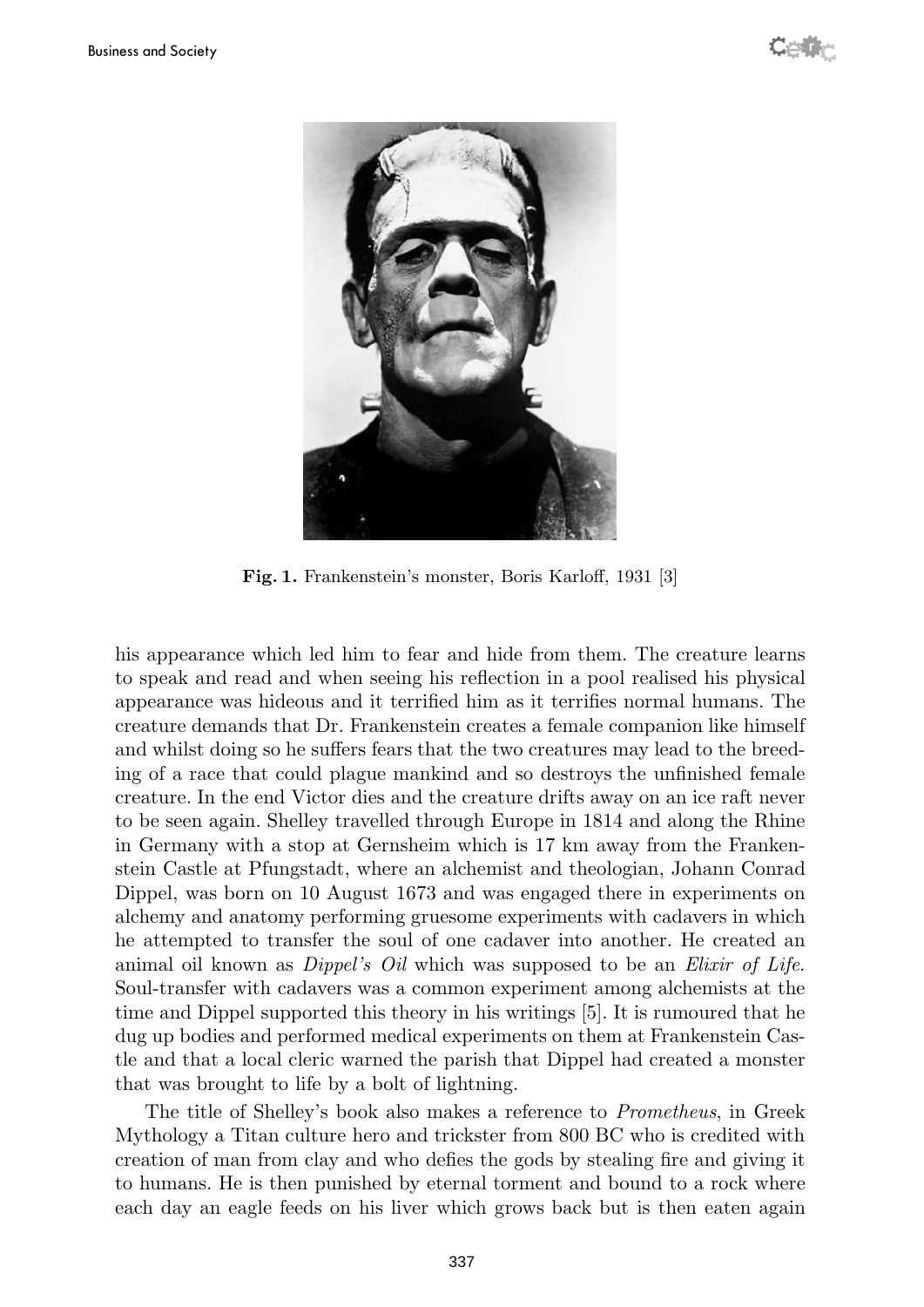the next day. In Greek Mythology the liver contains emotions. Hence, it is clear that Shelley is bringing into our consciousness, that in man's overreaching quest for scientific knowledge, there is the inadvertent or unintended consequences of tinkering with the work of the Gods. In Shelley's novel there is also the gender theme of man attempting to create life without involvement of woman and Shaw's play Pygmalion [6] also investigates gender in how man (Professor Henry Higgins) attempts to transform a poor flower girl (Eliza Doolittle) so she can pass as a duchess by teaching her to speak properly the Queen's English, which also has an unhappy ending. Pygmalion is a reference to the Greek story of Pygmalion, catalogued in Ovid's Metamorphoses from 8 A.D., who fell in love with one of his sculptures which then *Aphrodite* brought to life. The story of breathing life into a statue has parallels with Greek myths of Daedalus using quicksilver to put voices in statues, *Hephaestus* creating automata and Zeus making Pandora from clay. Gender power matters are also explored again in Greek Mythology in 400 B.C. the Gorgon monster Medusa, a winged human female with venomous snakes in place of hair, has a power where gazers upon her face would turn to stone.

Der Sandmann (The Sandman) [7] is a short story in a book titled Die Nachtstücke (The Night Pieces) which appeared in 1816, around the time of Shelley's Frankenstein. In The Sandman, Nathanael tells of his child terror of the sandman who stole the eyes of children who would not go to bed and fed them to his own children who lived in the moon. Nathanael calls his fiancée *Clara* an "inanimate accursed automaton" and Nathanael's Professor, Spallanzani, creates a daughter automaton called Olimpia, who Nathanal becomes infatuated with and is determined to propose to, where there is also the gender matter of no mother or woman involved. In 1870 elements of The Sandman were adapted as the comic ballet *Coppélia*, originally choreographed by  $Arthur Saint-Léon$  to the music of  $L\acute{e}o$  Delibes with libretto by *Charles-Louis-Étienne Nuitter. Die* Puppe (The Doll) [8] is a 1919 fantasy comedy film directed by Ernst Lubitsch also inspired by The Sandman. Objections to machines displacing employment go back to Leviathan [9] in 1651 which discusses humans as being sophisticated machines. Then we have the Luddites of 1811, English workers who destroyed machinery mainly in cotton and woollen mills which they believed was threatening their jobs. *Marx* and *Engels* also objected to the weaving automota upset by sights of children's fingers being chopped in machines and visions of them being eaten by these machines. The related theme of slaves and masters between machines and humans comes leads back to slaves in ancient Egypt where we find some of the first automata in the form of moving statues. Egyptian Kings, and kings throughout the ages, displayed their power by demonstrating moving statues, clocks and fountains at public entertainment events [10–14] such as Jacques de Vaucanson's mechanical duck (1739) which could eat, drink and go to the toilet. This theme of slavery comes up again in Fritz Lang's Metropolis [15]. Alternatively, others have argued that machines will do all the hard work liberating people to pursue creative pursuits and leisure, a kind of Utopia [16].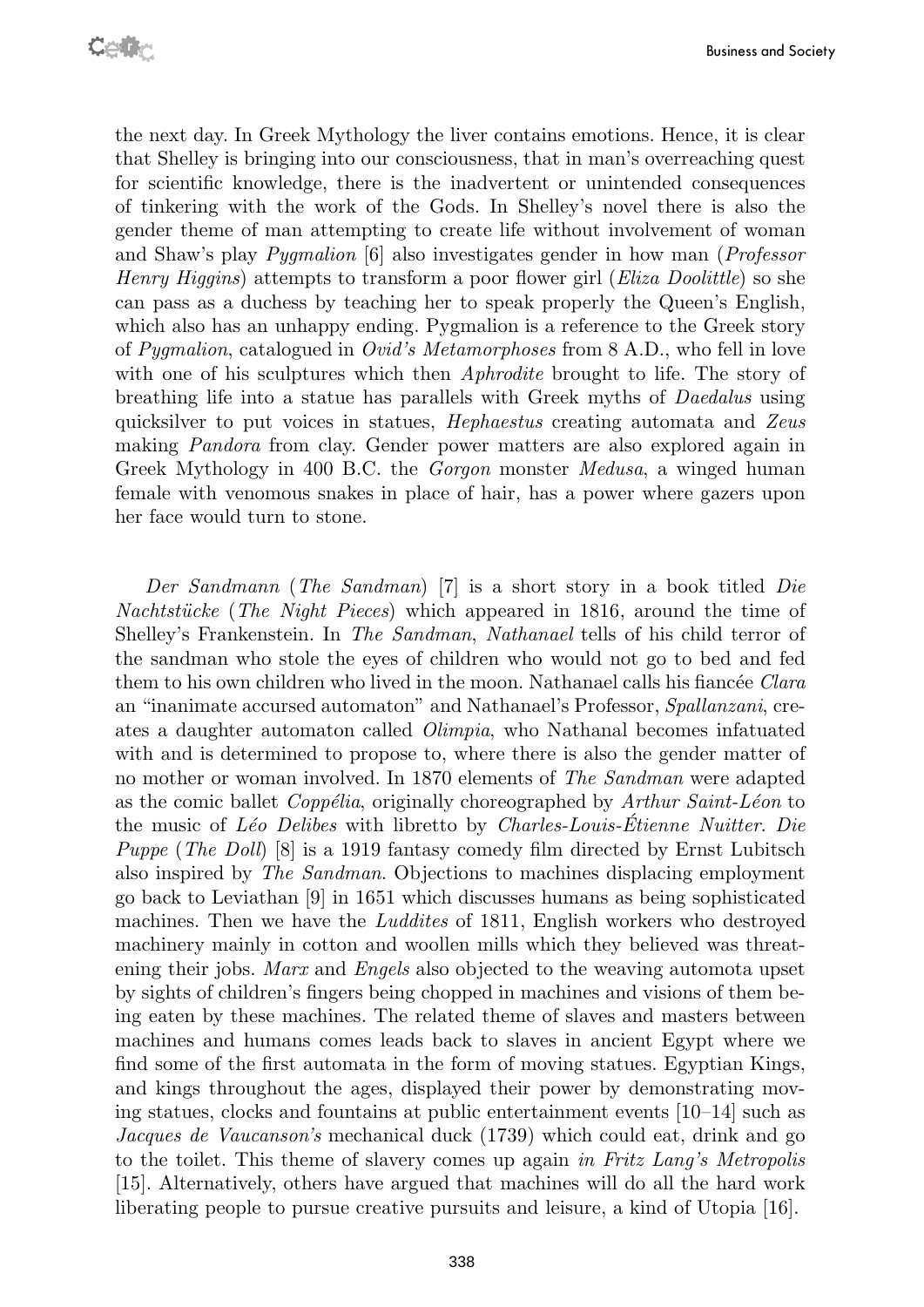There have always been religious objections to AI and robotics, man of them based on the fact that creating life is the work of God and only people can have souls. Descartes [17, 18] who focused on rationalism and logic whilst watching through his Amsterdam window Dutch people walking in street saw no difference between them and automata and produced his well known statement: "Je pense, donc je suis" ("Cognito ergo sum"; I think, therefore I am). He emphasized that people are rational and only they can have souls, not animals or automata which are mechanical. Leibniz, another rationalist, and Hobbes an empiricist, had similar views. However, religion has also used statues to demonstrate God's power where at the Cistercian Boxley Abbey in Boxley, Kent, England there were moving and weeping statues with nuns inside manufacturing the tears. There have also been arguments that the design of people's hands is proof of the existence of God.

## 3 Silicon discrimination?

People's fear of AI and robots has led to what could be called discrimination against them with common colloquial sayings such as computers are only as good as what we put into them. In 2017 Jack Ma, the founder of Alibaba said that there is IQ (Intelligence Quotient), EQ (Emotional Intelligence) and LQ (Love Intelligence) and that people have all three of these but robots cannot have LQ. However, Ma does not take into account a particular type of humanoid robot that we will visit below in Section 4. People also say that robots have no creativity and no soul as they are not created by God.

Searle [1, 19, 20] makes the distinction between human level intelligence envisaged in strong AI and weak or now narrow AI where programs are solving fixed problems in limited domains. In arguing against strong AI, Searle proposed the Chinese Room Argument [1, 19] GedankenExperiment arguing that AI programs are like a person inside a room who uses a large rule book to handle messages with written Chinese instructions and responds to them, but has no understanding of Chinese at all. There is also Harnad's Symbol Grounding Problem [21], asking the question how symbols in AI programs are grounded in the real world. Dennett in the Intentional Stance [22] discusses a Ladder of Personhood where computers can have the ability to perform language processing, reasoning, but cannot have stance (ascribing intentions to others), reciprocity and consciousness, which only people can have. However, Ballim & Wilks [23] discuss in detail how computers can have beliefs and nested beliefs about other people's beliefs. Dreyfus [24, 25] points out that computers cannot have common sense like humans. Weizenbaum, an AI researcher, explains the limits of computers and that anthropomorphic views of them are a reduction of human beings and any life form [26]. Penrose [27] argues from the viewpoint of Physics, that AI cannot exist.

In terms of employment displacement fears, in many states there is fair employment discrimination legislation enabling tribunals based on religious, sexual orientation, nationality, race, and gender discrimination. In a future where in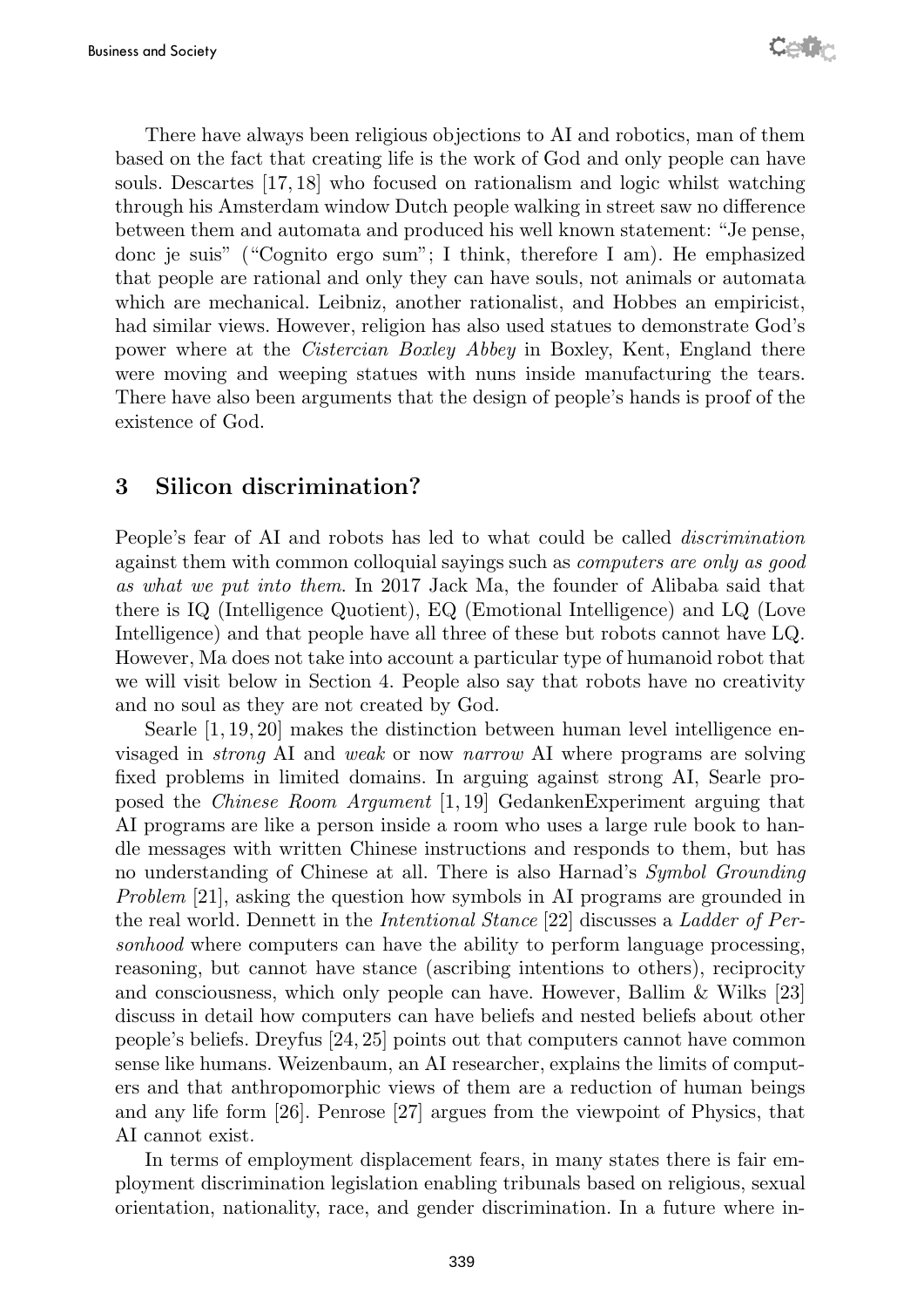telligent robots do exist will they request legislation on silicon discrimination? and could there be robots sitting on Tribunal panels?

## 4 AI successes and failures

There have been successes with AI and robots over the years. There was the checkers (draughts) playing program developed by Arthur Samuel at IBM in 1961. IBM also built Deep Blue which beat the world chess champion Gary Kasparov in 1997 and in 2011 IBM's Watson beat the world champions at the quiz show game of Jeopardy!. Google's AlphaGo beat the world champion in Korea at the Asian game of Go. However, there have also been failures with Driverless cars and particular image recognition tasks.

### 4.1 Conversational chatbots

One of the popular areas of AI is the development of natural language processing conversational AI programs which can interact in, usually typed and not spoken, dialogue with people. These chatbots have been applied in many areas including pychotherapy, companions, call-centre assistance, and healthcare. One of the first programs developed at MIT by Joseph Weizenbaum in 1964 [26, 28] was ELIZA, named after Eliza Doolittle discussed in Section 2 above. ELIZA simulated conversations by using pattern-matching that gave users an illusion of understanding by the program. Scripts were used to process user inputs and engage in discourse following the rules and directions of the script. One of these scripts, DOCTOR, simulated a Rogerian psychotherapist. Many individuals attributed human-like feelings to ELIZA including Weizenbaum's secretary, with users becoming emotionally attached to the program forgetting that they were conversing with a computer. In 1972 ELIZA met another conversational AI program named PARRY developed by Ken Colby [29] where they had a computer-to-computer conversation. PARRY was intended to simulate a patient with schizophrenia. Since ELIZA there have been many chatbots developed and Hugh Loebner launched the International Loebner Prize contest in 1990 for chatbots which could pass the Turing Test [30], a test proposed by Alan Turing where programs which could fool human judges that they were humans would be deemed to be intelligent. The most recent winner in 2018 of the annual bronze medal for the best performing chatbot is Mitsuku, which has now won the contest four times (2013, 2016, 2017, 2018). No chatbot has won the Loebner Gold Medal Prize, where it fools all of the four judges that it is human.

#### 4.2 Medical assistants

Chatbots are being used in healthcare and last year Babylon, a healthcare chatbot with the goal of making healthcare universally accessible and affordable, giving online consultation and advice effectively acting as a General Practitioner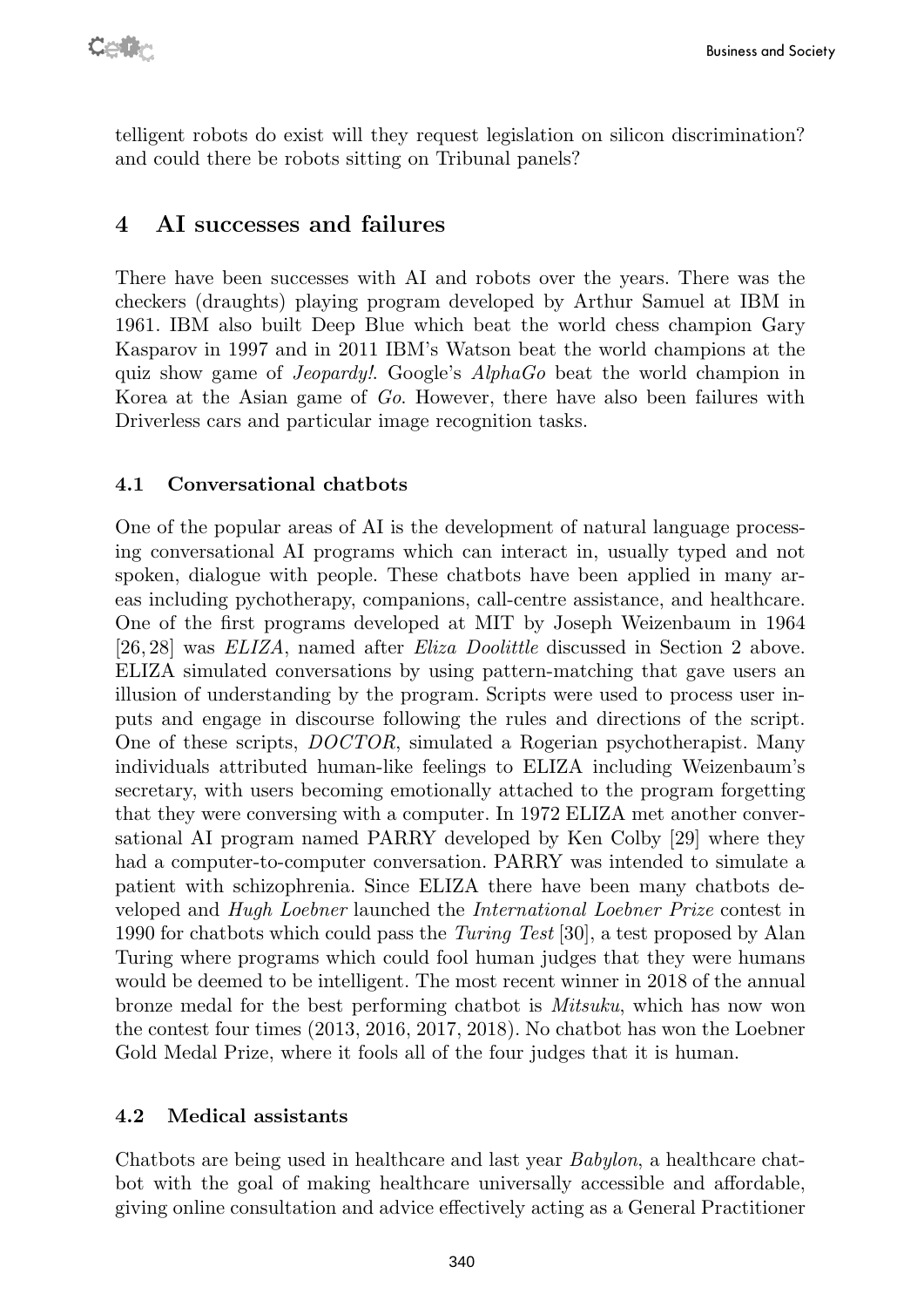Doctor (GP), has received a £100 million investment in September, 2018 creating 500 jobs in London. Babylon caused controversy by claiming that in tests it performs medical diagnosis on a par with GPs achieving medical exam scores in the MRCGP (Royal College of General Practitioners) exam.

IBM's Watson mentioned above is also being applied to a number of application domains including healthcare. Watson uses natural language processing, hypothesis generation and evidence-based learning to support medical professionals as they make decisions. A physician can use Watson to assist in diagnosing and treating patients. Physicians can pose a query to Watson describing symptoms and other related factors and then Watson identifies key pieces of information in the input. Watson mines patient data and finds relevant facts about family history, current medications and other conditions. It combines this information with findings from tests and instruments and examines existing data sources to form hypotheses and test them. Watson incorporates treatment guidelines, electronic medical record data, doctor's and nurse's notes, research clinical studies, journal articles and patient information into the data available for analysis. Watson provides a list of potential diagnoses along with a score that indicates the level of confidence in each hypothesis.

DeepMind was founded in London in 2010 and acquired by Google in 2014, now part of the Alphabet group. DeepMind is a world leader in AI research and its application. DeepMind Health is focused on helping clinicians get patients from test to treatment faster. DeepMind Health works with hospitals on mobile tools and AI research to help get patients from test to treatment as quickly and accurately as possible. Streams is an app developed and in use at the Royal Free London National Health Service (NHS) Foundation Trust using mobile technology to send immediate alerts to clinicians when a patient deteriorates. Nurses have said that it is saving them over two hours each day meaning they can spend more time with those in need.

The STAR (Smart Tissue Autonomous Robot) in 2017 [31] beat human surgeons at a flesh-cutting task in a series of experiments. It made more precise cuts than expert surgeons and damaged less of the surrounding flesh. Previously, in 2016 STAR had sewed together two segments of pig intestine with stitches that were more regular and leak-resistant than those of experienced surgeons.

The SenseCare (Sensor Enabled Affective Computing for Enhancing Medical Care) [32, 33] project is developing a new affective computing platform providing software services applied to the dementia care and connected health domain providing intelligence and assistance to medical professionals, care givers and patients on cognitive states and overall holistic well-being. Data streams are integrated from multiple sensors fusing these streams together to provide global assessment that includes objective levels of emotional insight, well-being and cognitive state where medical professionals and care can be alerted when patients are in distress. A key focus of SenseCare is to detect the emotional state of patients from their facial gestures and a web service has been developed which outputs emotional classifications for videos [32, 33]. A sample screenshot of the application is shown in Figure 2. Results from analysed emotions giving senti-

341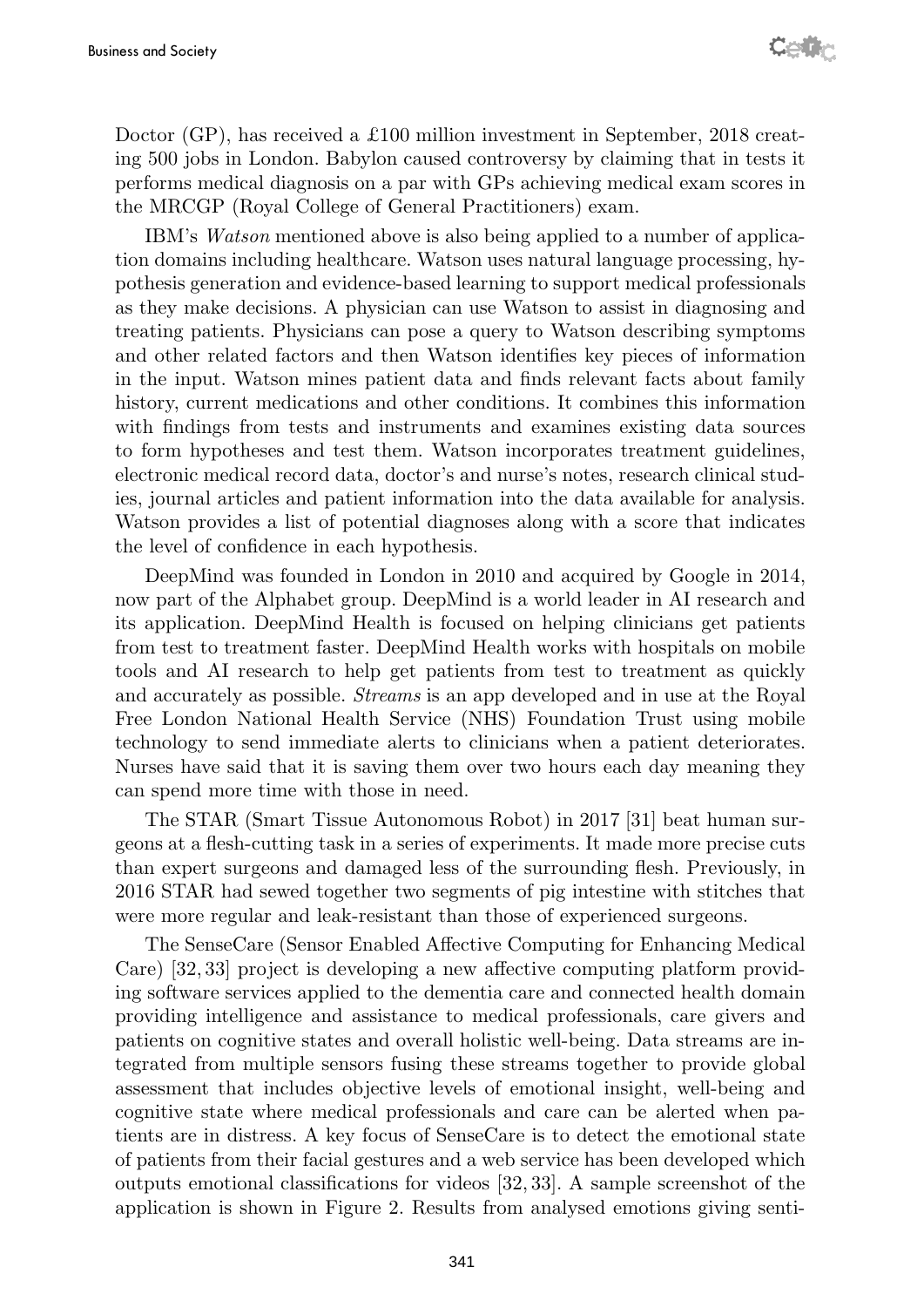Cet

ment (positive, negative) and timestamps are shown in Table 1. The MIDAS (Meaningful Integration of Data, Analytics & Services) [34] project is also addressing connected health from the point of view of data analytics and services.



Fig. 2. Detecting emotional states in facial expressions [32, 33]

| Positive |          |                                 | Negative     |       |                                |
|----------|----------|---------------------------------|--------------|-------|--------------------------------|
|          |          | Happiness Interested Enthusiasm | <b>Bored</b> | Angry | Frustrated                     |
| 00:50:30 | 00:21:00 | 02:00:40                        |              |       | $ 00:35:12 01:10:15 $ 01:48:20 |
| 01:32:00 | 00:40:30 |                                 | 00:41:10     |       |                                |
| 01:35:55 | 01:00:35 |                                 | 01:20:41     |       |                                |
|          | 01:05:20 |                                 | 01:25:15     |       |                                |
|          | 01:07:15 |                                 | 01:45:30     |       |                                |
|          |          |                                 | 01:51:30     |       |                                |

Table 1. SenseCare timestamped emotion analysis.

#### 4.3 Driverless cars

In the car industry the race is on to develop the first driverless car with many computer companies such as Google, car companies such as Volkswagen, Daimler AG, and even Taxi companies such as Uber working on the problem. Google's Waymo (New Way Forward in Mobility) is a self-driving technology company with a mission to make it safe and easy for people and things to move around. Waymo has more than 25,000 autonomous miles driven each day, mainly on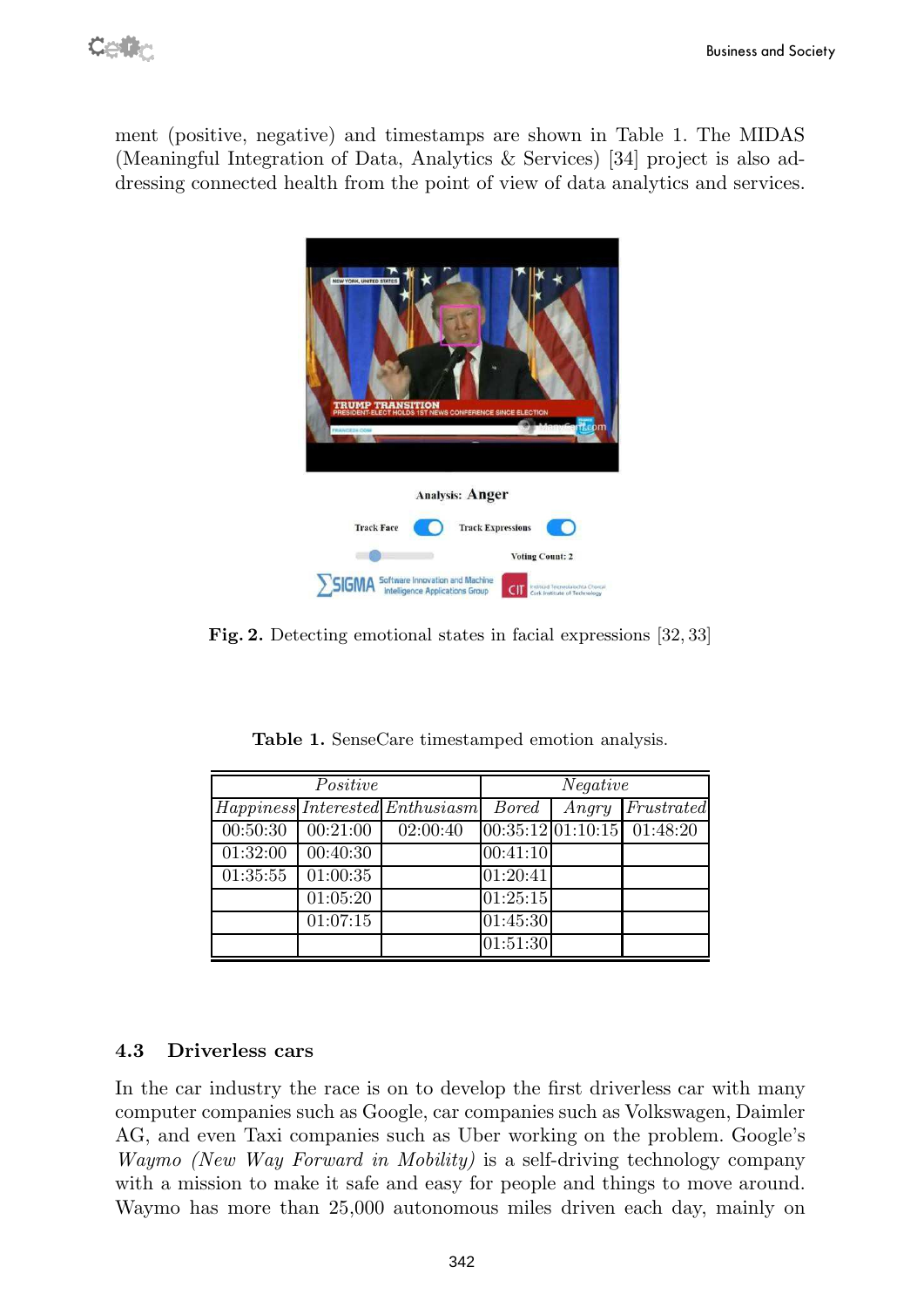complex city streets on top of 2.7 billion simulated miles driven in 2017. Vehicles have sensors and software that are designed to detect pedestrians, cyclists, vehicles, road work and more from up to three football fields away in all 360 degrees. However, there have been some failures with a Tesla Model S car driver being killed in May, 2016 when the car (and driver) did not detect the white side of a truck against the brightly lit sky, with no application of the brake, on US Highway 27a and in March, 2018 a Tesla Model X electric SUV crashed into a US Highway 101 barrier killing the driver whilst on autopilot. Also, in March, 2018 at Tempe, Arizona, USA an Uber driverless Volvo SUV killed a female pedestrian walking with her bicycle across the road when the driver was not paying attention after the car attempted to hand over control to her.

### 4.4 Humanoid robots

Industrial robots have already been used in the car and other manufacturing industries for decades. More recently there has been a focus on more humanoid robots detecting and exhibiting emotions with numerous applications such as companions and healthcare assistants. Examples of such robots are Erica developed at Osaka University which is a humanoid female robot and Pepper developed by Softbank, which can detect and react to people's emotional states. Companies such as Abyss creations are developing Sexbots such as RealDoll sex doll and sex robot *Harmony*, with customisable AI and swappable faces, which are life-like and can move and speak to their users. Customers can have conversations with Harmony.

#### 4.5 Military robots

Military robots for warfare in the field are also being developed by companies such as Boston Dynamics. These robots which can be animal-like have the ability to move fast over difficult terrain and pick themselves up again after slipping on ice. Robotic drones such as the Reaper, have also been developed for warfare, which are currently controlled by people, but there are military moves towards having them operate autonomously. Alternatively, there are drones which are used in the service of society such as environmentalism and search and rescue. Such drones have been used to deliver vital medical supplies to the field in remote regions. Drone waiters have even been used to deliver drinks and food at parties!

### 4.6 Creativity

The mathematician Lady Ada Lovelace, daughter of Lord Byron, mentioned above in Section 2, is acknowledged as the first computer programmer. She recognised the creative and artistic potential of computers in the 1840s suggesting that computers "might compose elaborate and scientific pieces of music of any degree of complexity" [35]. There has been work in AI on modelling creativity in art, music, poetry, storytelling [36, 37]. In respect of art, AARON has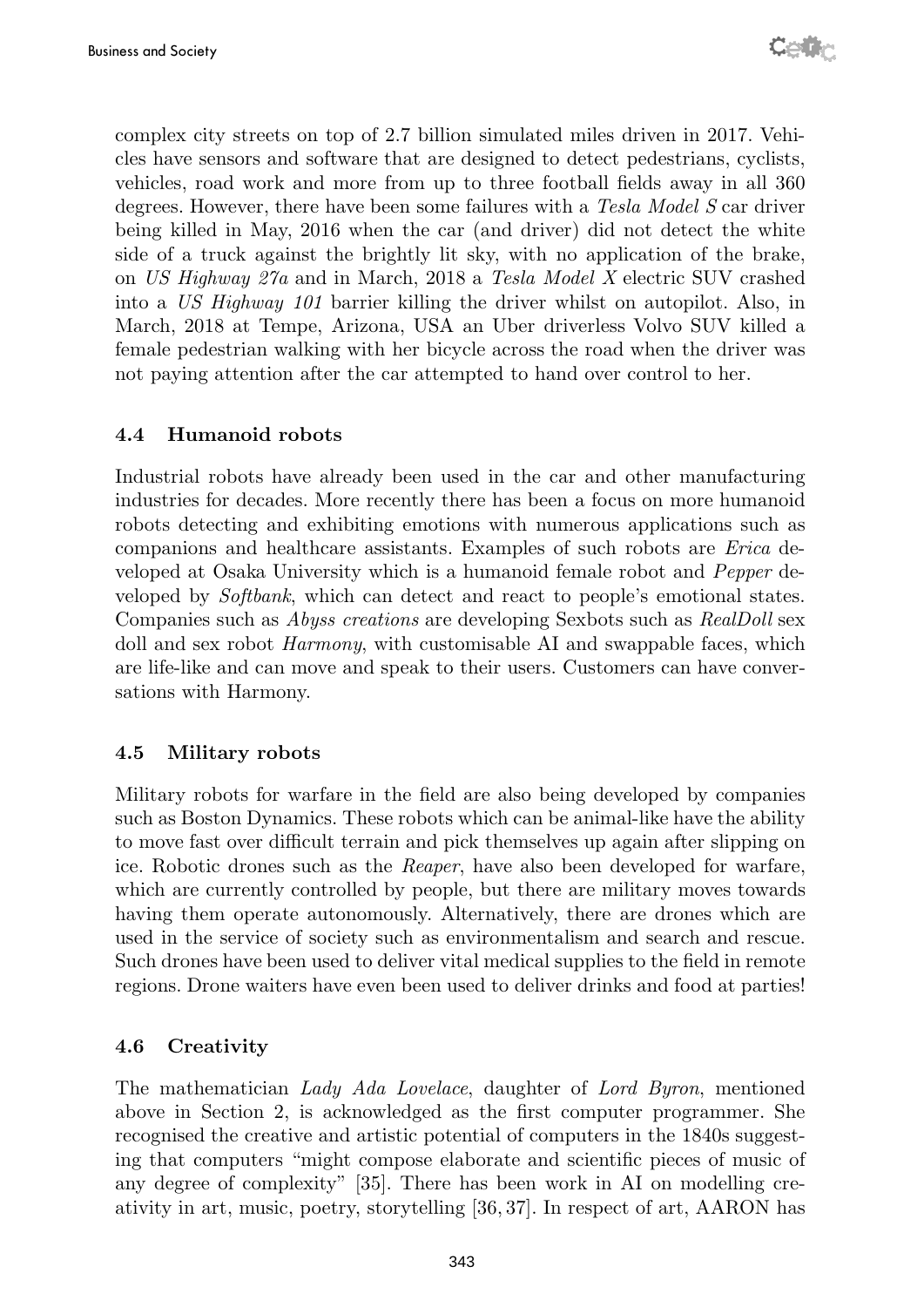been developed since 1973 by Harold Cohen [38, 39] and creates original artistic images. Initial versions of AARON created abstract drawings that grew more complex through the 1970s. In the 1980s more representational figures set in interior scenes were added, along with colour. In the early 2000s AARON returned to abstract imagery, this time in colour. Cohen has used machines to enable AARON to produce physical artwork.

AIVA (Artificial Intelligence Virtual Artist) [40], developed by Pierre & Vincent Barreau in 2016 composes music and is the world's first computer program to be recognised by a music society,  $SACEM$  (Société des Auters, Compositeurs et Éditeurs de Musique). By reading a large collection of existing works of classical music written by human composers such as Bach, Beethoven, and Mozart, AIVA can understand concepts of music theory and compose its own. AIVA is based on deep learning and reinforcement learning AI techniques. AIVA is a published composer, with its first studio album, Genesis, released in November, 2016 and its second album, Among the Stars in 2018.

Google AI, working with Stanford University and University of Massachusetts, developed a program in 2016 that accidentally produces poetry [41], after attempts to digest romance novels, using an AI technique called RNNLM (Recurrent Neural Network Language Model).

Quill developed by Narrative Science in 2015 [42] is a natural language generation storytelling program that analyses structured data and automatically generates intelligent narratives. Narrative Science received some early criticism from journalists speculating that it was attempting to eliminate the jobs of writers, particularly in sports and finance.

## 5 Ethical AI

Isaac Azimov in I, Robot in 1942 [43], provided three laws of robotics:

- A robot may not injure a human being or, through inaction, allow a human being to come to harm
- A robot must obey orders given it by human beings except where such orders would conflict with the First Law
- A robot must protect its own existence as long as such protection does not conflict with the First or Second Law.

Later in 2013, Alan Winfield suggested a revised 5 Principles of Robotics published by a joint Engineering & Physical Sciences Research Council (EP-SRC)/Arts & Humanities Research Council (AHRC) working group in 2010 [44]:

- Robots are multi-use tools. Robots should not be designed solely or primarily to kill or harm humans, except in the interests of national security.
- Humans, not Robots, are responsible agents. Robots should be designed and operated as far as practicable to comply with existing laws, fundamental rights and freedoms, including privacy.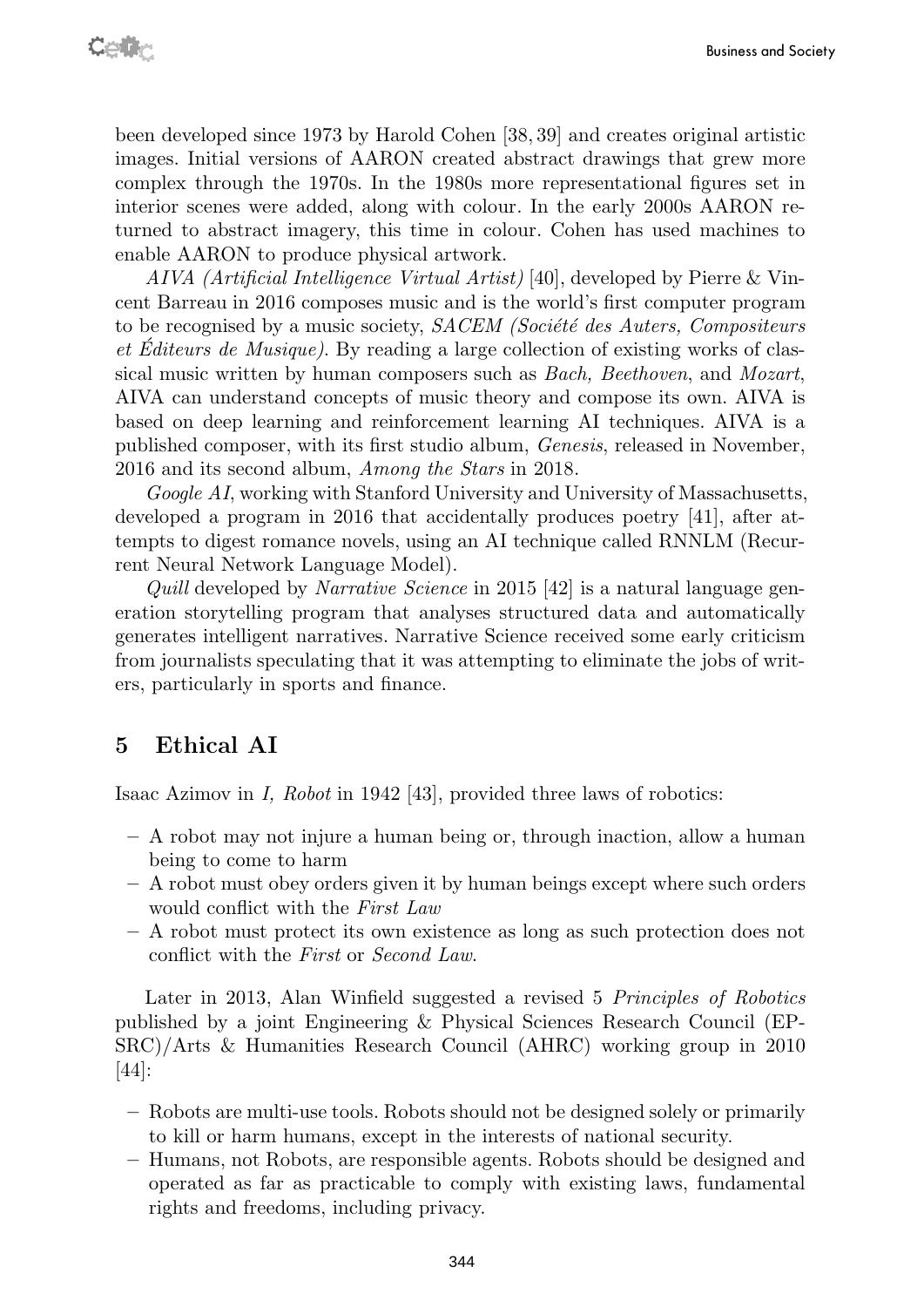- Robots are products. They should be designed using processes which assure their safety and security.
- Robots are manufactured artefacts. They should not be designed in a deceptive way to exploit vulnerable users; instead their machine nature should be transparent.
- The person with legal responsibility for a robot should be attributed.

In response to people's fears and a need for ethics in design and production of AI we have seen a rise in the formation of institutes addressing ethical matters in AI such as the Future of Life Institute [2], founded in 2014 by Max Tegmark, Elon Musk, Stuart Russell, and Stephen Hawking, the OpenAI institute [45] founded in 2015 by Elon Musk, Microsoft, Amazon, Infosys, the Future of Humanity Institute [46] at Oxford University founded in 2014 by Nick Bostrum and the Centre for the study of existential risk [47] at Cambridge University founded in 2012, by Jaan Tallinn (founder of Skype) and Seán  $\ddot{\text{O}}$  h Eigeartaigh and the Foundation for Responsible Robotics (FRR) [48] at The Hauge in The Netherlands founded in 2015 by Aimee van Wynsberghe (President) and Noel Sharkey (Treasurer) with Shannon Vallor as Secretary. The FRR has as its mission:

to shape a future of responsible robotics and artificial intelligence (AI) design, development, use, regulation and implementation. We see both the definition of responsible robotics and the means of achieving it as ongoing tasks that will evolve alongside the technology.

where *responsible robotics* means that it is up humans to be accountable for the ethical developments that necessarily come with the technological innovation. Recently the FRR and professional services network Deloitte have announced they will be launching a quality mark for robotics and AI to promote transparency and trust in AI products which will match a set of standards to receive the quality mark. Criteria will include environmental protection, sustainability, worker treatment, safety and security. The FRR in partnership with Deloitte will give products a rating out of three. The FRR has supported the Curbing Realistic Exploitative Electronic Pedophilic Robots (CREEPER) Act, introduced in the USA on December 14th, 2017 by Congressman Dan Donovan with a bipartisan coalition of 12 original cosponsors, to ban importation and distribution of child sex dolls. Similar bans exist in Australia and the UK.

The International Committee for Robot Arms Control (ICRAC) is a Non Governmental Organisation (NGO) of experts in robotics technology, AI, robot ethics, international relations, international security, arms control concerned with the dangers that military robots pose to peace and international security and to civilians in war. A key component of ICRAC's mission statement is:

the prohibition of the development, deployment and use of armed autonomous unmanned systems; machines should not be allowed to make the decision to kill people

where it is on the Steering Committee for the *Campaign to Stop Killer Robots*, launched in London in April, 2013, an international coalition working to preemptively ban fully autonomous weapons. Recently the European Union (EU)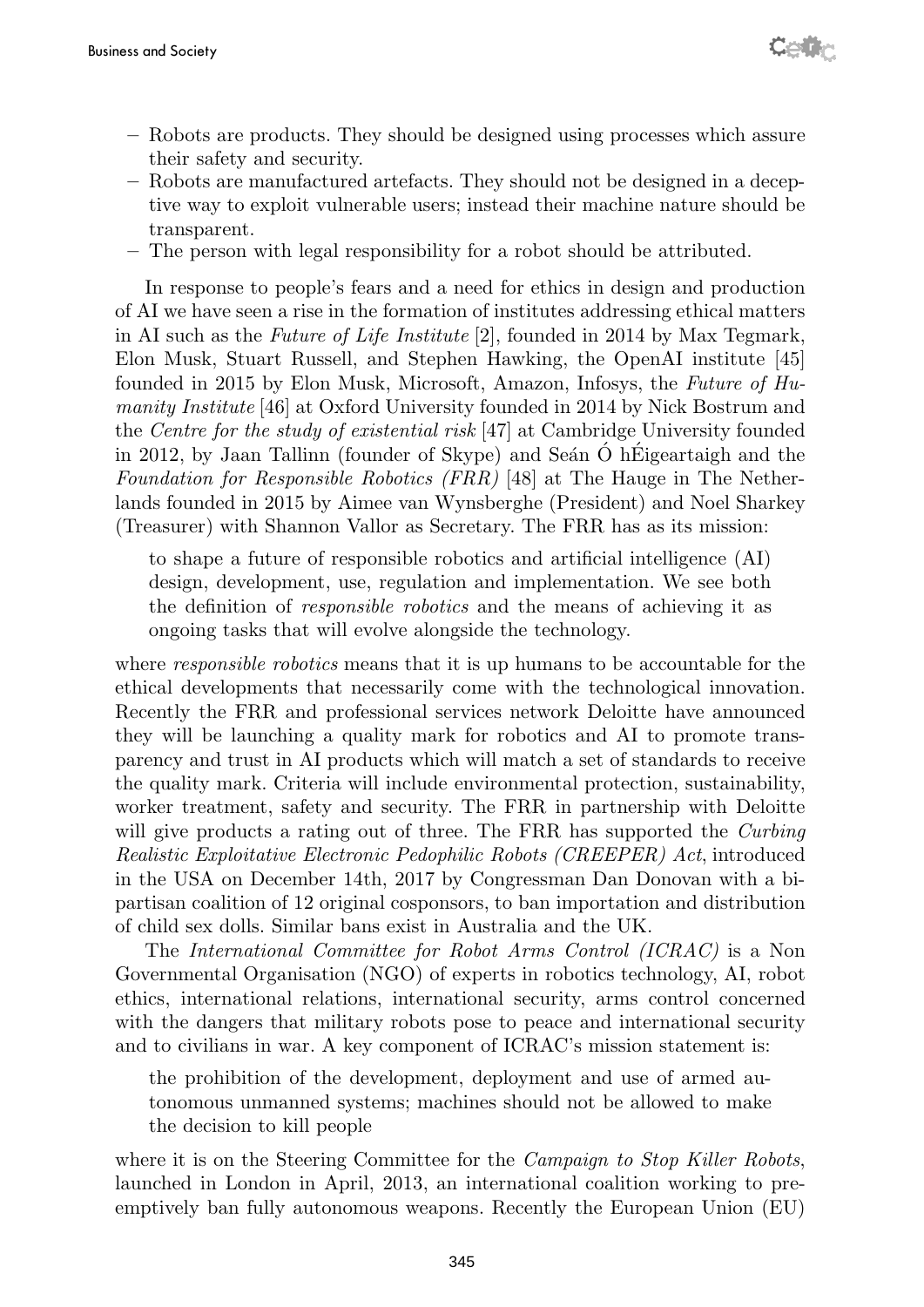has passed a resolution supporting a ban on the use of weapons that kill autonomously.

Wilks [49] and Lehman-Wilzig [50] discuss responsible computers and how blame and punishment might be applied to computers and how they might be said to take on social obligations. Wilks notes that humans behind machines and programs can be identified to carry the blame, or the companies who have produced them. However, this can be tricky due to the fact that large teams can be involved in developing software which has been edited and updated over many years and some of these people may also have passed away. Wilks points out that a machine can be turned off and smashed, and the software with it, or burned separately making sure that one has all the copies. He notes that Joan of Arc's body was punished but not her soul which reminds us of the discussion on Descartes in Section 2 above.

Plug & Pray [51] is a 2010 documentary film about the promise, problems, and ethics of AI & robotics with the main protagonists being MIT professor Joseph Weizenbaum mentioned in relation to ELIZA in Section 4 above, who died during the making of the film, and the futurist Raymond Kurzweil. Kurzweil dreams of strong AI where machines will equal their human creators where man and machine merge as a single unity. However, Weizenbaum questions society's faith in the redemptive powers of new technologies and their ethical relationships to humans.

### 6 Digital empathy

It is clear that with the recent rise of developments in AI, and particularly by industry, there is a need more for digital empathy between machines and people and people and machines. First, if we take machines and people then failsafe mechanisms such as the Laws of Robotics discussed in Section 5 will need to be included as a backstop (safety net) in robots and AI, in cases where they have not preemptively had their wings already clipped. Such laws will need to be programmed into the robots and AI so that they make rational decisions in respect of for example making split second decisions whilst avoiding an accident, deciding whether to turn off a life-support system for a patient, or leniency in legal decision making. As emotions and beliefs about others are closely related to empathy, robots and AI will need to have better mechanisms for detecting, representing and responding to people's emotions in speech, gestures, and facial expressions and people's goals, plans, beliefs and intentions. Second, people will have to have more empathy with robots and AI, accepting that they will make mistakes from time to time, but also accepting that they will be better than people at performing particular tasks which involve very large amounts of data where fast decisions may need to be made, also keeping in mind that they are not as prone as people to becoming tired.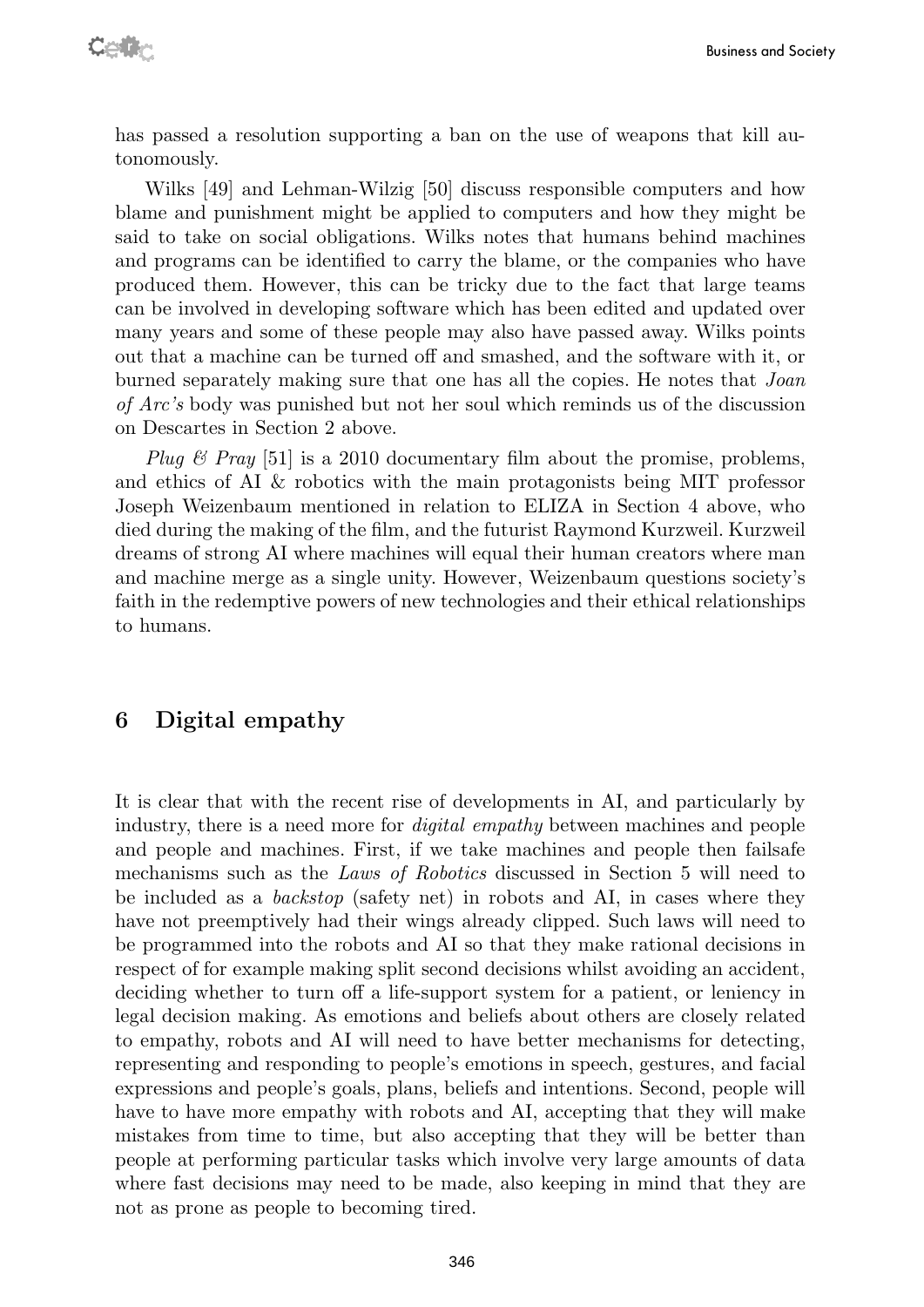# 7 Conclusion

Here, we have discussed people's fears on the rise of robots and AI in relation to employment displacement, loss of control to robots where people become their slaves, and that this really should only be the work of God. Otherwise scientists and industry could inadvertently create Dr. Frankenstein's monster. We have covered what may be deemed silicon discrimination where people have been critical of developments, the successes of AI which have given fuel to people's fears, and efforts to define ethical laws for robots and AI so that they do not get out of control. Future work includes developing further more accurate methods enabling robots to better detect, represent and respond to people's emotional states through improved image and speech processing and people's goals, plans, beliefs and intentions whilst also imbuing them further with ethical principles and laws. Frankenstein's monster can be secured with more digital empathy, where people and robots place themselves in each other's shoes.

Acknowledgement. This research was partly supported by an EU Horizon 2020 Marie Skłodowska-Curie RISE Project, SenseCare, and an Invest NI Proof of Concept (PoC-607) R&D Project, Broadcast Language Identification & Subtitling System (BLISS).

# References

- 1. Searle, J.R.: Minds, brains and programs. In Behaviour and Brain Sciences, 3: 417- 424 (1980)
- 2. FLI: http://futureoflife.org/
- 3. Shelley, M.: Frankenstein; or, The Modern Promethius. Lackington, Hughes, Harding, Mavor & Jones, January 1st (1818)
- 4. Smith: A.: Franken-algorithms: the deadly consequences of unpredictable code. Guardian Newspaper, August 30th (2018)
- 5. Dippel, J.C.: Maladies and remedies of the life of the flesh (1736)
- 6. Shaw, G.B.: Pygmalion. Play, Vienna, Austria (1913)
- 7. Hoffmann, E.T.A.: Der Sandmann (The Sandman). In Die Nachtstücke (The Night Pieces) (1816)
- 8. Lubitsch, E.: Die Puppe (The Doll). Film (1919)
- 9. Hobbes, T.: Leviathan (1651)
- 10. Sharkey, N.: I ropebot. New Scientist, 195 (2611), 32-35 (2007)
- 11. Truitt, E.R.: Medieval Robots: Mechanism, Magic, Nature, and Art. University of Pennsylvania Press (2015)
- 12. Truitt, E.R.: Preternatural Machines. Aeon (2015)
- 13. Kohlt, Franziska: In the (automated) eye of the beholder: Automata in culture and the enduring myth of the modern Prometheus. Marvellous Mechanical Museum (Compton Verney Press) (2018)
- 14. Cave, Stephen, Dihal, Kanta: Ancient dreams of intelligent machines: 3,000 years of robots. Nature, July (2018)
- 15. Lang, Fritz (Director): Metropolis. Film (1927)
- 16. More, T.: Utopia. (1516)
- 17. Descartes, R.: Discourse on the method (1637)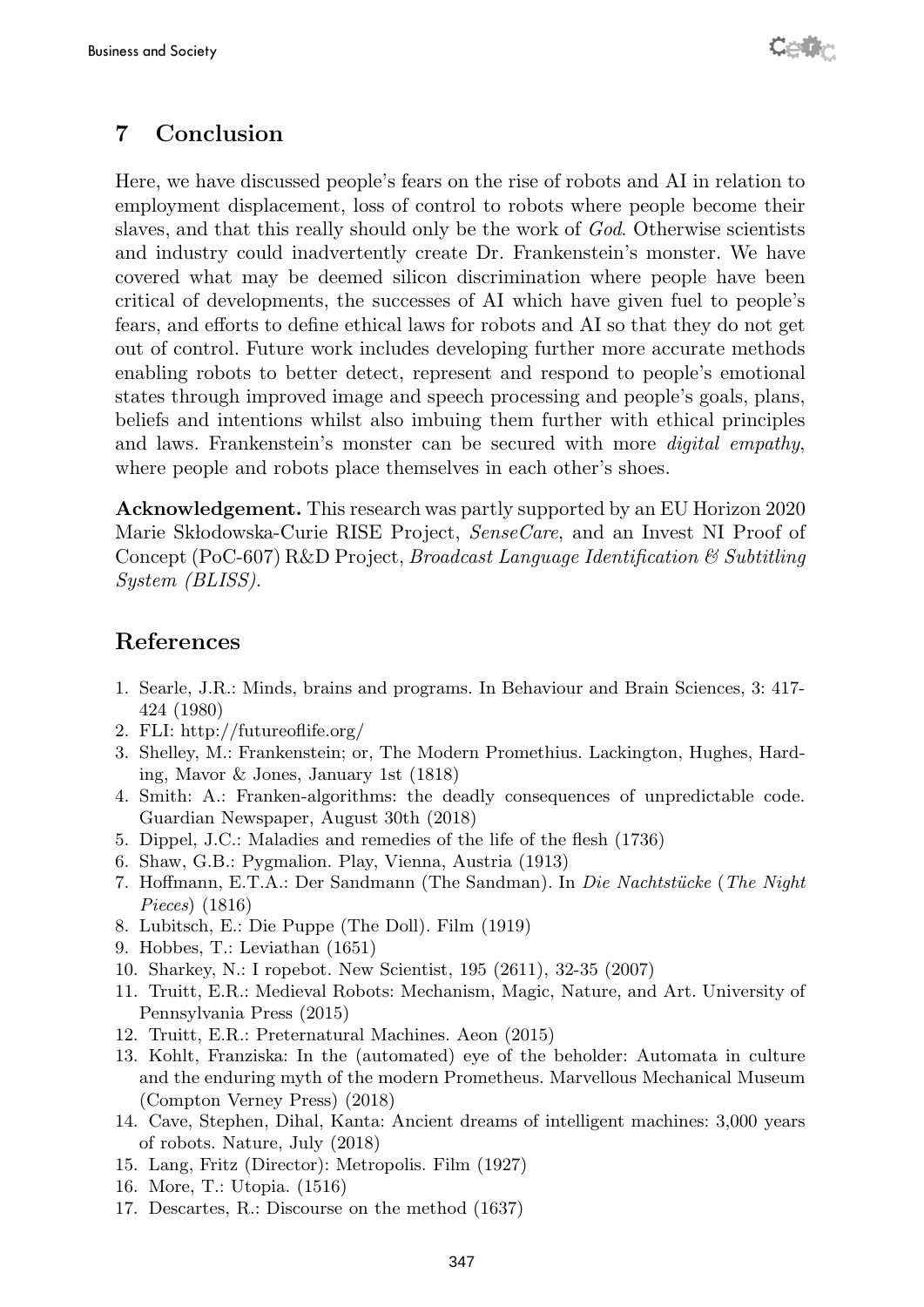Cette

- 18. Descartes, R.: Passions of the soul (1649)
- 19. Searle, J.R.: Minds, brains and science. London: Penguin Books (1984)
- 20. Searle, J.R.: Is the brain's mind a computer program? In Scientific American, 262: 26-31 (1990)
- 21. Harnad, S.: The symbol grounding problem. In Physica D., 335-46 (1990)
- 22. Dennett, D.C.: The Intentional Stance. The MIT Press, Cambridge, USA (1987)
- 23. Ballim, A., Wilks, Y.: Artificial Believers: the ascription of belief. Psychology Press, London, England (1991)
- 24. Dreyfus, H.L.: What computers can't do: the limits of artificial intelligence. Harper Collins, London, England (1972)
- 25. Dreyfus, H.L.: What computers still can't do: a critique of artificial reason. MIT Press, Cambridge, USA (1992)
- 26. Weizenbaum, J.: Computer Power and Human Reason: From Judgment to Calculation. W.H. Freeman and Company, New York (1976)
- 27. Penrose, R.: The Emperor's New Mind: Concerning computers, minds and the laws of Physics. Oxford University Press, Oxford, England (1989)
- 28. Weizenbaum, J.: ELIZA a computer program for the study of natural language communication between man and machine. Communications of the ACM, 9: 3645, (1966)
- 29. Colby, K.M., Watt, J.B., Gilbert, J.P.: A Computer Method of Psychotherapy. The Journal of Nervous and Mental Disease, 142 (2), 14852 (1966)
- 30. Turing, A.: Computing machinery and intelligence. Mind LIX (236): 433-460 (1950)
- 31. Strickland, E.: In flesh-cutting task, autonomous robot surgeon beats human surgeons. IEEE Spectrum, October (2017)
- 32. Donovan, R., Healy, M., Zheng, H., Engel, F., Vu, B., Fuchs, M., Walsh, P., Hemmje, M., Mc Kevitt, P.: SenseCare: using automatic emotional analysis to provide effective tools for supporting wellbeing. In Proc. of 3rd International Workshop on Affective Computing in Biomedicine & Healthcare (ACBH-2018), IEEE International Conference on Bioinformatics and Biomedicine (BIBM-2018), Madrid, Spain, 3-6th December, 2682-2687. IEEE Computer Society, New Jersey, USA(2018)
- 33. Healy, M., Donovan, R., Walsh, P., Zheng, H.: A machine learning emotion detection platform to support affective well being. In IEEE International Conference on Bioinformatics and Biomedicine (BIBM-2018), Madrid, Spain, 3-6th December, 2694-2700. IEEE Computer Society, New Jersey, USA(2018)
- 34. Cleland, B., Wallace, J., Bond, R.R., Black, M., Mulvenna, M., Rankin, D., Tanney, A.: Insights into Antidepressant Prescribing Using Open Health Data. Big Data Research, 12, 41-48 (2018)
- 35. Lovelace, A: Translation of article, 'Sketch of the Analytical Engine Invented by Charles Babbage by Italian military engineer Luigi Menabrea on Babbages Analytical Engine. Richard & John E. Taylor, Red Lion Court, London (1843)
- 36. Hofstadter, D.: G¨odel, Escher, Back: an eternal golden braid. Basic Books, New York, USA (1979)
- 37. Mc Kevitt, P., O Nuallain, S., Mulvihill, C. (Eds.): Language, vision and music, Advances in consciousness series. John Benjamins Publishing Company, Amsterdam, The Netherlands (2002)
- 38. Cohen, H.: The art of self-assembly of art. Dagstuhl Seminar on Computational Creativity, Schloß Dagstuhl, Germany (2009)
- 39. Cohen, H.: Driving the creative machine. Orcas Centre, Crossroads Lecture Series, September (2010)
- 40. Barreau, P.: How AI could compose a personalised soundtrack to your life, TED 2018: the Age of Amazement (2018)